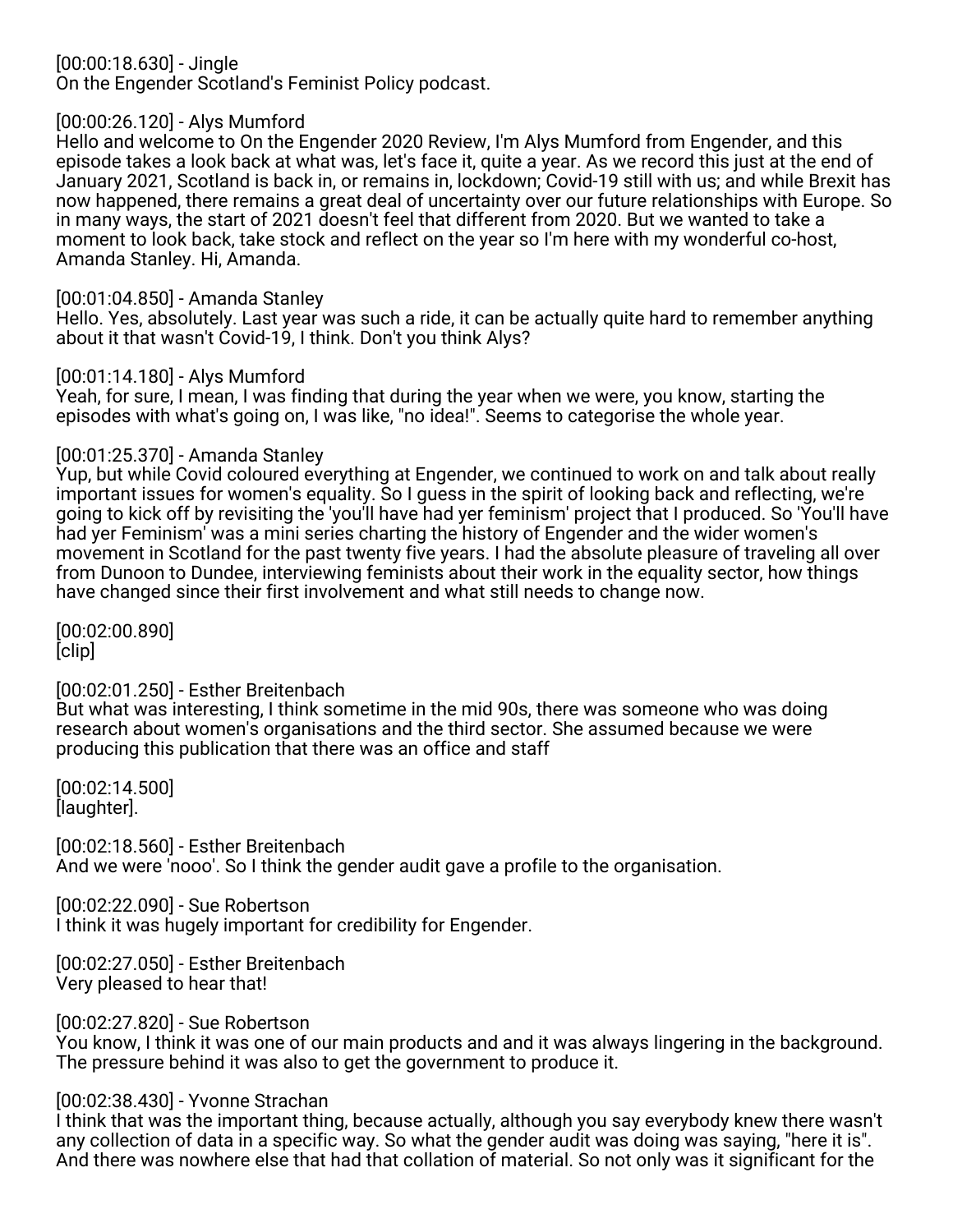visibility of Engender, really important, actually the reason why people...that it was in one place with information in a way that was accessible and that people could say, "oh my gosh, is this the state of play?" So. And other organisations who then used the gender audit as information that allowed them to argue their case or say, "well, look at this", it was hugely, hugely powerful and important.

[00:03:18.731] [clip ends]

#### [00:03:18.920] - Alys Mumford

Oh, I loved. I loved that project so much. Very jealous of you, Amanda, getting to chat to and meet all these amazing women and and actually doing it in person as well, which is nice to remember, you know - very nostalgic sitting across a coffee shop from someone.

#### [00:03:33.290] - Amanda Stanley

What I would give to hear "the next stop is Haymarket" right now, you know.

[00:03:40.700] [laughter]

#### [00:03:40.700] - Alys Mumford

Oh, dear. What small pleasures we will appreciate in future. And a reminder to everyone that if you haven't seen the photos of some of the folk that Amanda interviewed there, you can find them all on. Youllhavehadyerfeminism.com - photos taken by the wonderful Beth Chalmers, which are, yeah, a really nice tribute to some of the key people in the women's movement over the past twenty five years.

#### [00:04:05.750] - Amanda Stanley

Yeah. I think it was just like a really good opportunity as well to one thing that through listening to them stories especially and reflections that really highlighted the fact that it's so rare that we actually pause and take a break and take note of what organisations like Engender have achieved in the 25 years that they've been going and the years leading up to it. And I just think that you're going to hear them stories what you said was such a good way of archiving them histories. And yeah, I really urge everyone, if you've not listened yet, to go back in and revisit them. Yeah.

#### [00:04:36.620] - Alys Mumford

Some truly wicked women in our past..and present of course. So we had that, that was a really nice way of looking back and then and then March hit. And Covid-19 hit Scotland. And as well as having a practical impact on Engender - so staff with additional unpaid care responsibilities, office closing, cancelling of events, moving to homeworking. We also knew that this would have a huge impact on women across Scotland as Covid-19 itself, and the ensuing public health measures, women hardest.

[00:05:08.144] [clip]

#### [00:05:08.360] - Eilidh Dickson

So Engender produced a briefing the first couple of weeks as it kind of became apparent that the crisis was unfolding and quite a severe and significant way for the workload of Parliament. We started to pull together everything we knew and we produced a briefing which was aimed at both Scottish Government and UK Government, as well as parliaments in both jurisdictions, which focused on what we could pass in the initial term about how this was going to impact upon women, and some of those were things that would be dropped, as we've kind of already said, but other things that we maybe didn't know enough about at that point. So things like how the lockdown - at that point was being mooted - would affect women's capacity to take on paid work or to carry on with paid work, but also things like women on the front line in health and social care being more exposed to actually risk of catching and spreading the virus themselves and the health and safety risks that that contains. So we wanted to talk about a lot of different things, and we definitely saw that document as a bit of a moving, living document.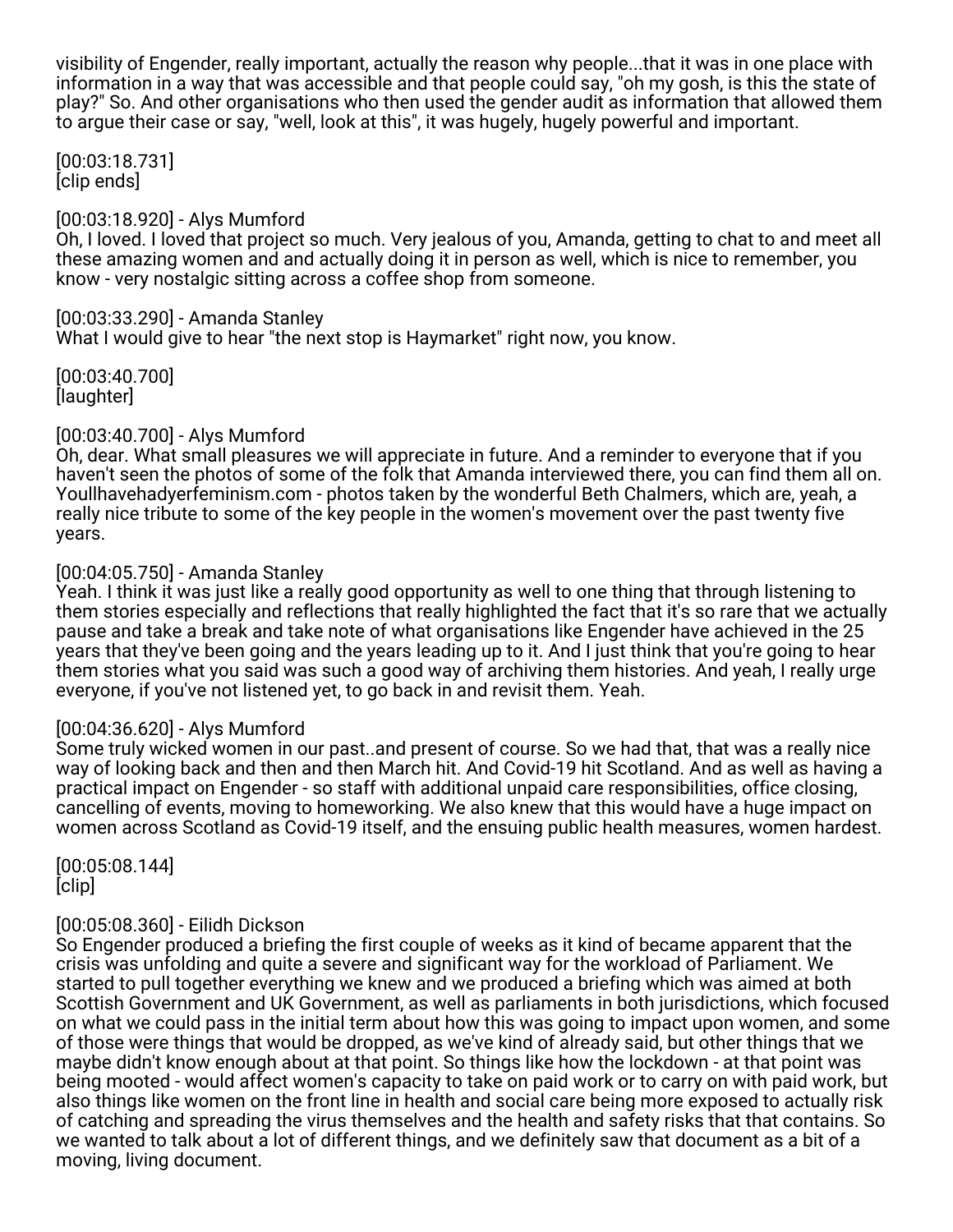## [00:06:03.650] - Eilidh Dickson

But we were we were very aware that because this crisis touches on so many different aspects, one of the key issues was going to be keeping women within the foreground of planning at Scottish Government and also local authority crisis responses. So we worked very quickly to advocate for an additional amendment to the Bill, which requires the Government to look for opportunities to advance equality and eliminate discrimination whenever they're making any kind of decision making in relation to Covid and the broad sweep of powers that that bill contains.

#### [00:06:36.260] - Eilidh Dickson

But as you mentioned, it was quite fast-paced. So we produced that briefing on, I think that briefing when out on the Thursday and the Tuesday the Parliament held all three stages of it's scrutiny over the Bill, of the Coronavirus Bill, in one day. So we really didn't have very long to work out how that would work - how an amendment would work, where the duty should fall, the level of the duty...And also the normal ways in which we would go about securing things like amendments is we would work quite closely with MSPs. But as you've pointed out, Parliament's sitting less frequently, but it's also restricting the number of MSPs that can take part in debates within the chamber. So, yeah, it was a very different way of advocacy than we've maybe seen before. And we worked very closely with the Scottish Government and also MSPs from different parties to try and secure that amendment. But I think we were quite lucky in that...Well, not lucky...I think we probably had done our jobs in demonstrating the need for it. And by producing that initial briefing, which summed up everything that we knew and could predict about how Covid was going to impact on women.

## [00:07:39.350] - Amanda Stanley

So if Covid taught us one important thing, it's that things don't always go to plan, although that's something that we here at On the Engender are, dare I say, very used to.

[00:07:50.290] [record scratch to intro clip]

[00:07:52.910] - Alys Mumford When you're quite ready...

[00:07:55.640] - Amanda Stanley I will begin

[00:07:56.770] [laughter]

[00:07:56.770] - Alys Mumford Oh no you won't, I will begin

[00:07:56.770] - Amanda Stanley Oh no you will begin! I thought I was going to begin I was like, 'let the games begin'

[00:08:11.150] - Emma Ritch This isn't coming off my time is it?

[00:08:11.150] - Alys Mumford Yes it is it's coming off your minute. May the odds be ever in your favour.

[00:08:15.740] - Alys Mumford in order to preserve women's anonym..amonym...oh my god Amanda I'm really sorry

[00:08:20.120] - Jill Wood I was just going to make the point that that really...you said...what did you say?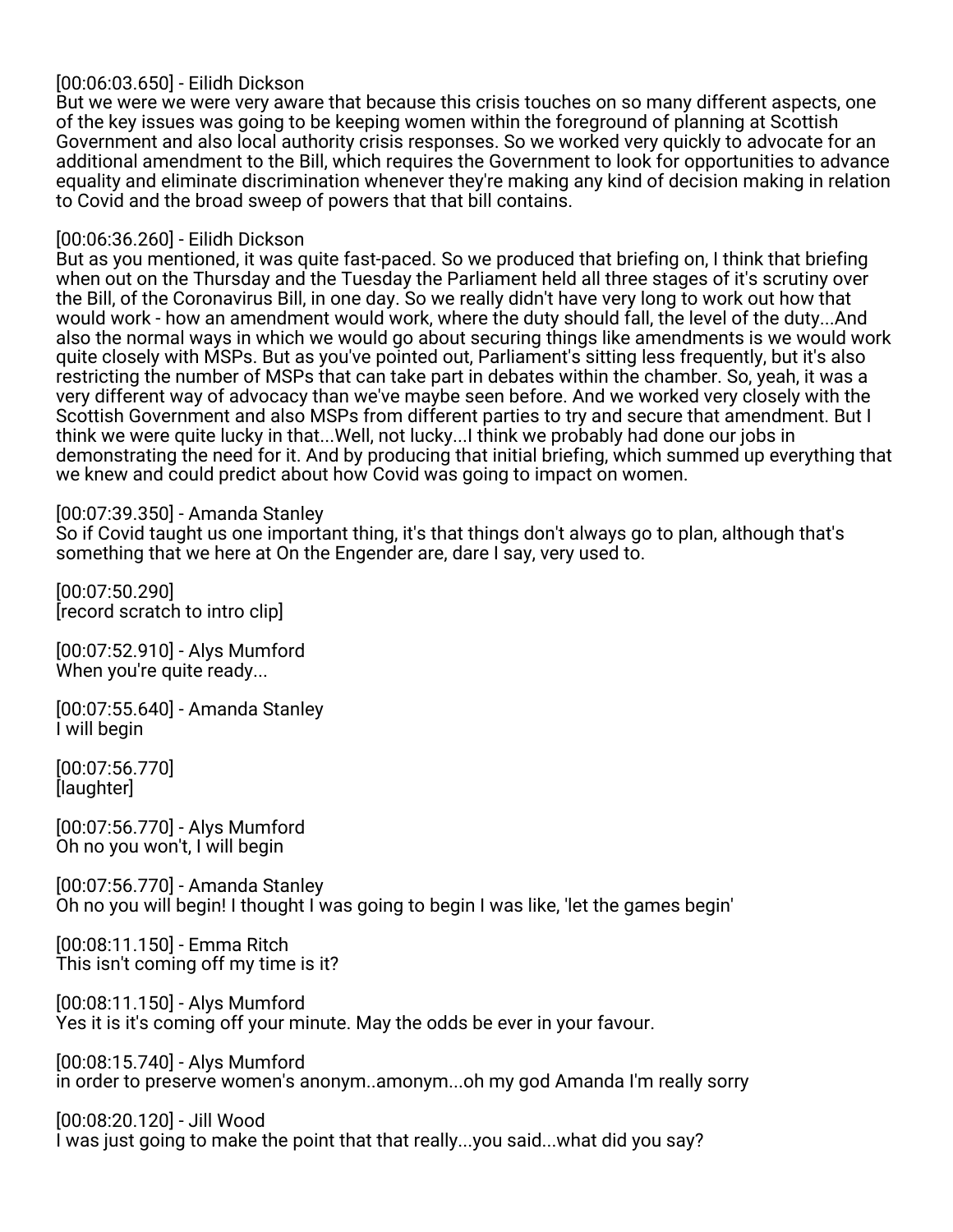[00:08:25.070] - Emma Ritch A whole a bunch of stuff Jill.

[00:08:28.140] - Amanda Stanley Hello and welcome to the briefing bringing you fortnightly [garbled speech]

[00:08:34.100] - Alys Mumford Ahh I'm so happy.

[00:08:38.060] - Amanda Stanley Even the greatest fall.

[00:08:39.470] - Emma Ritch Do you want to take another pass at 'feminist'?

[00:08:43.130] - Alys Mumford It's because it's a typo in there! I was like 'this is a word I don't know so I'm just gonna go for it'

[00:08:50.600] - Emma Ritch I have done this to you Alys. And you did, with a bravura display of brio.

[00:08:55.460] - Alys Mumford Feminists...feminists...I can't say that ever. Amanda's got a super-cut of me saying feminists wrong. It's hard in the mic...feminists. And he started listening to brilliant feminist economists...He started listening to brilliant feminists ec...

[00:09:13.580] - Emily Thomson He started listen to Ailsa.

[00:09:14.480] - Alys Mumford So he started listening to...er...[trails off].

[00:09:20.570] - Emma Ritch Sorry, I had another point, but I've just completely lost it. As you were, sisters.

[00:09:24.530] [record scratch to end clip]

[00:09:25.610] - Alys Mumford

What can I say but, again, sorry Amanda. [laughter] So, while we were battling with patchy wi fi, interrupting cats, neighbourhood sports days, distracting pigeons, we took the opportunity to re-visit some of the in-person events we'd held in the previous year. And we were really happy to be able to share the recordings with you all. And they included an event with domestic abuse campaigner Luke Hart.

[00:09:50.354] [clip]

## [00:09:50.570] - Luke Hart

I suppose the control shows the potential - like they are willing to control a human being, whereas the abuse, like the physical violence, might well just be a vent, it might just be something that they do. But if they're not controlling every aspect of your life, they might be permitting you some aspect that you can live. But our father never let our mother live an inch away from him, like he would hunt her down into the toilet, he would find out where she was, he would go through every receipt, through her phone, like he didn't permit our mother an inch to live. And that in itself is indicative and I think that's what we've tried to teach people, is that you can't 'look for signs' because we as kids don't show the signs that you know, and angry, dysfunctional child. Our mother didn't have bruises, our father wasn't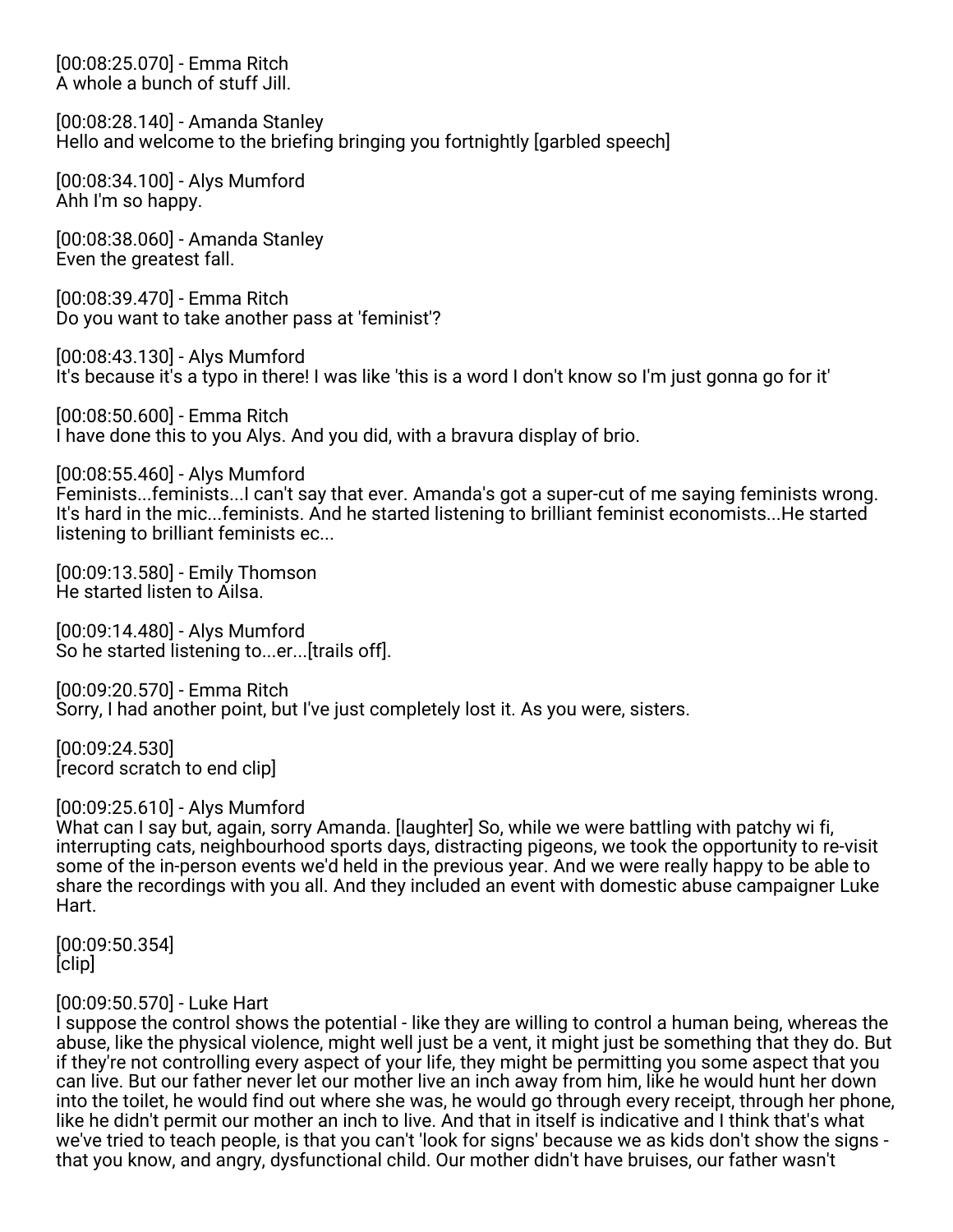violent. If you look for signs and you don't understand control, that is kind of like playing battleships. I mean, domestic abuse will manifest in so many different ways with so many different people. You have to really imagine the kind of intricacies of how that person's trying to live. So we try and kind of get past the science and teach you to empathise as much as possible.

[00:10:58.322] [clip ends]

[00:10:58.700] - Amanda Stanley A panel discussion on intersectionality and international feminism.

[00:11:02.021] [clip]

# [00:11:02.210] - Talat Yaqoob

I absolutely agree that who is making the policies, who is in the position of power, whether we're talking about how UN uses language and how they participate in an intersectional analysis or or the international development movement as a whole, there's also a responsibility on those who occupy the 'equalities space'. So this is about feminist organisations, women's organisations, this is about anti-racism organisations and race equality organisations and others. And it is actually how much are they genuinely bought in to intersectionality as a concept? How are they participating in it? And what are they doing internally and in the work that they do to champion it? Because absolutely, absolutely at the end of day, the power lies with the people who are making the policies. But if women's organisations are the only ones talking about intersectionality, then we're going to be talking about women 'of colour' but I need race equality organisations to be talking about 'women' of colour. And when we do that as an equalities sector, we will be influencing change faster.

[00:12:08.570] [clip ends]

[00:12:08.840] - Alys Mumford And what turned out to be very prescient discussion on health inequalities, which was recorded at our annual general meeting in 2019.

[00:12:16.169] [clip]

## [00:12:59.150] - Parveen Khan

I'd just like to come in and say that, I think there's a bit more maybe awareness, there are in certain respects. But overall, it's well documented that for minority ethnic communities, Black minority ethnic communities, in the UK, they all report poorer health than their British counterparts. And that still exists. And the fact that it's caused by a wide range of factors, biological determinants, age, sex, hereditary factors. Wider social determinants will include education, social position, income, local environment, experiences of racism and racial discrimination, which Shaben has also touched on, consistently and continuously combats that. I don't know if our women's health plan will actually help overcome any of that. I think it's a step in the right direction and I certainly welcome it, as someone who's heading to menopause. But certainly I think there's a long way to go

[00:13:04.550] [clip ends]

## [00:13:08.690] - Alys Mumford

So yeah it was really great to be able to have those recordings to be able to revisit those events. And, yeah, remember being in rooms full of people with tea and cake, which was really nice. And and yeah, some of those brilliant speakers we had whether on health, or our international speakers on intersectionality. It was really, really great to be able to release those and revisit them.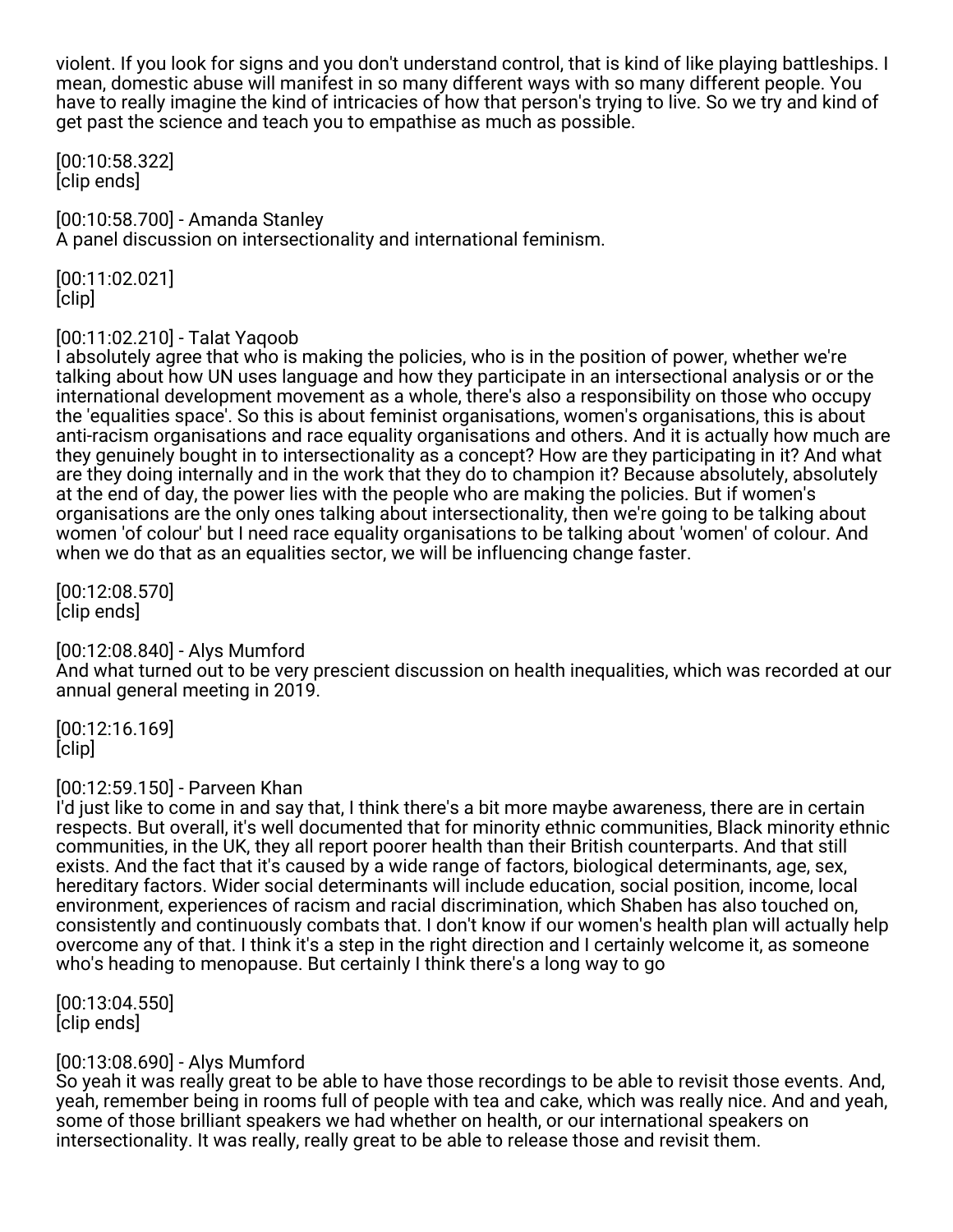# [00:13:29.270] - Amanda Stanley

Yeah, most definitely. And yeah even, you know, the Luke Hart episode - I've revisited, just personally, just out of interest to listen again during this lockdown that we've been having,

## [00:13:40.010] - Alys Mumford

you know, revisiting them, I'm listening currently to the audio book of Laura Bates' new book, Men Who Hate Women and she talks about Claire Hart, Luke's mother in that, you know, and lots of similar themes so yeah, it is linking with lots of stuff that still, you know, obviously currently going on with Covid and with lockdown, and with raging misogyny across the world.

#### [00:14:02.960] - Amanda Stanley

Indeed. But on top of revisiting live events that we had held in the previous year, we were also really privileged to have great guests joining us on the podcast throughout 2020 to discuss vital issues of women's equality like Scotland's economy....

[00:14:15.410] [clip]

## [00:14:15.410] - Emma Ritch

I mean, there are so few women involved in economic decision making globally. There are only currently 18 female finance ministers within the government of sovereign states. Only one woman has ever won the Nobel Memorial Prize in Economics. And we just don't see women around the economic and finance decision-making tables. But more importantly than women, I think we need people who have gender competence, which means that they understand the different ways that women's and men's lives are inflected by gender and the hierarchies and the absence of power and safety and economic security that gender causes. So we need the economy to work for all women. We know that Covid has had a disproportionate impact on Black and minority ethnic communities and women particularly. We need for our economic decision-making to take account of all of that and of course, to heavily use gender sensitive sex, disaggregated data.

[00:15:14.840] [clip ends]

[00:15:15.110] - Alys Mumford And housing....

[00:15:15.905] [clip]

## [00:15:16.040] - Liz Ely

There are lots of different, different things that need to happen in, sort of, many facets of housing. And I think, you know, women's equality needs to be, it needs to be always remembered as like really interlinked with housing at every point when it comes to policy decisions. I mean just on a base level, housing needs to be more affordable - so we need more social housing and rent controls and more regulation of private sector and better quality...all those sorts of things that would benefit everybody are very important for women. I think women can be forgotten, and making sure that those basic things around gender equality assessments of policy are very important. I know this is very much an Engender

[00:16:01.620] [laughter]

## [00:16:01.620] - Liz Ely

It's very much Engender's wheelhouse, but I remember particularly for a really specific policy wonky example, which seeing as this is an Engender podcast...

[00:16:11.880] - Alys Mumford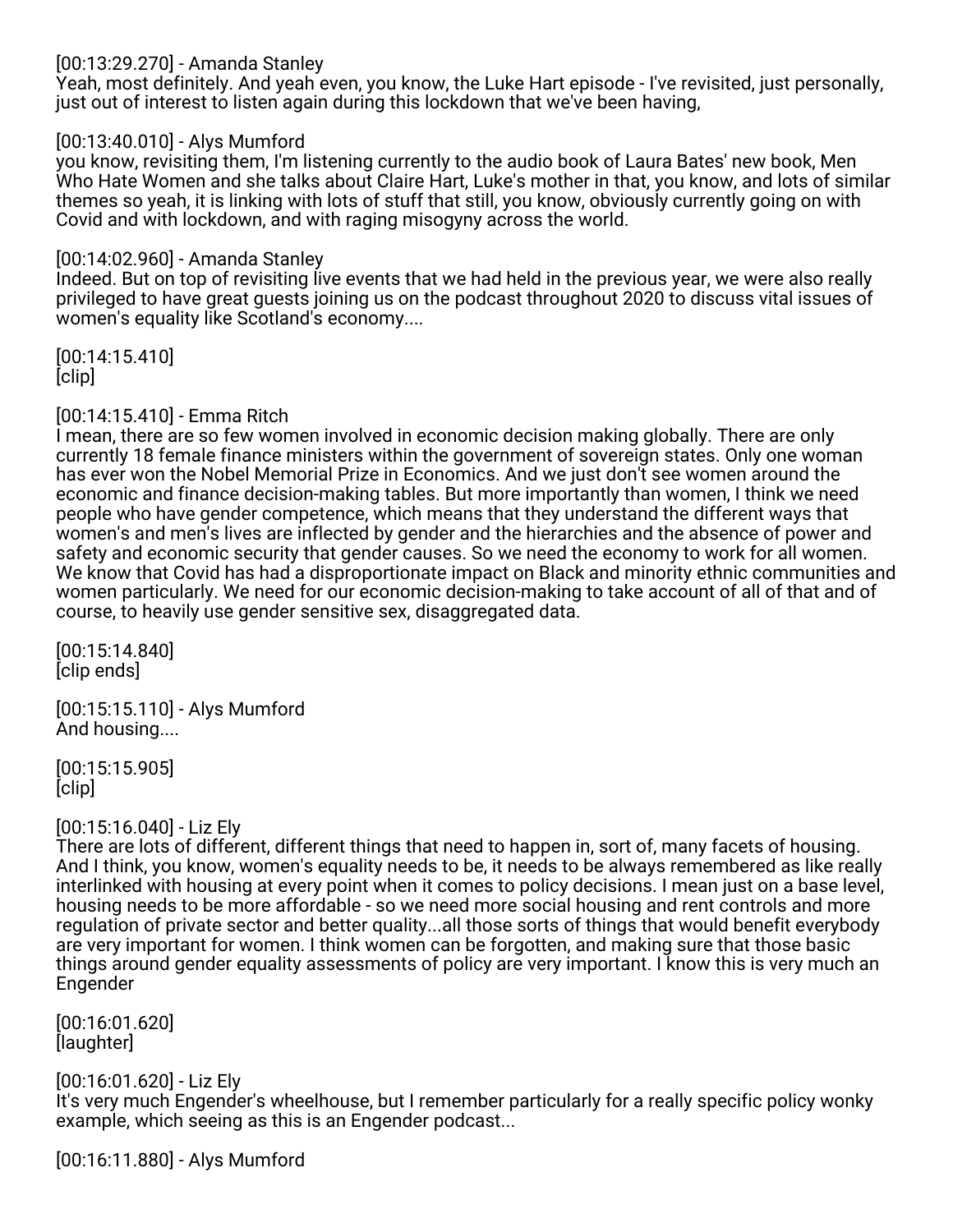We love it, we love it.

## [00:16:15.510] - Liz Ely

Hopefully that's ok! When we were campaigning around the Private Tenancies Act, which brought about security of tenancy for private sector tenants, so it came in at about five years ago, basically meant that landlords had to have a grounds to evict a tenant. Right? And you could basically...It was basically like your tenancy was then permanent unless the landlord kicked you out, and that was going from a much more insecure regime before that. So that was, a bunch of campaigning around that happened. And the initial Living Rent campaign, I was very involved in that, and one of the things within that, when they were bringing out this new tenancy site was they wanted to keep in - at the beginning - a six month period where the tenant would be tied-in to the contract. And it was kind of a hangover from the previous tenancy type, but nobody had really thought about the fact that if you're a woman, you know, experiencing men's violence and you need to get out of the house and, you know, you would then have a financial burden of a six month tenancy and it - this six months was just put in there because it was part of the previous previous regime. And as part of that campaign, I was able to bring that up with the housing minister and bring it up in the committee, like specifically like "this would be very bad for women experiencing men's violence". And it was a strong argument and then the six month period came out and now there's no six month time period at the beginning. And that was really like, "it's really great that happened, I'm really pleased that that six months came out", but it's just an example of the fact that if that had been thought about a bit of an earlier stage and somebody had just said, you know, "what if somebody needs to leave the house because they're experiencing violence, maybe we shouldn't tie them in for six months". And if it had been an earlier point, it wouldn't have had to have been maybe a campaign point, you know?

[00:18:06.990] [clip ends]

[00:18:07.530] - Amanda Stanley And to join with Gender Equal Media to talk about reporting of domestic abuse during the lockdown:

[00:18:12.240] [clip]

[00:18:12.420] - Marsha Scott

In fact, calls to helplines in Wales, Northern Ireland and Scotland had dropped. And that's because it's women's lives, women's lives, women are living with domestic abuse, are also having to find loo paper, and trying to figure out what to do with these children who are not in school, and trying to figure out how to manage to deliver their work from home if they can be, and how to apply fulough money, and all of the things that women manage disproportionately in families and in their lives and women who are experiencing and living with domestic abuse are no different. So what we knew was that those first couple of weeks, they were highly unlikely to be calling a helpline if they could find a safe time and place to do it. And it was only after some of the new issues that had been solved that they were going to begin to problem solve. So we had women calling us from when they were walking the dog. We had a hugely increased use of webchat because we know you don't have to worry about being overheard, you could be sitting and watching television and looking like you're texting a friend, blah, blah, blah.

[00:19:26.073] [clip ends]

[00:19:26.460] - Alys Mumford And a partnership with the National Advisory Council on Women and Girls to discuss intersectional gender architecture:

[00:19:31.512] [clip]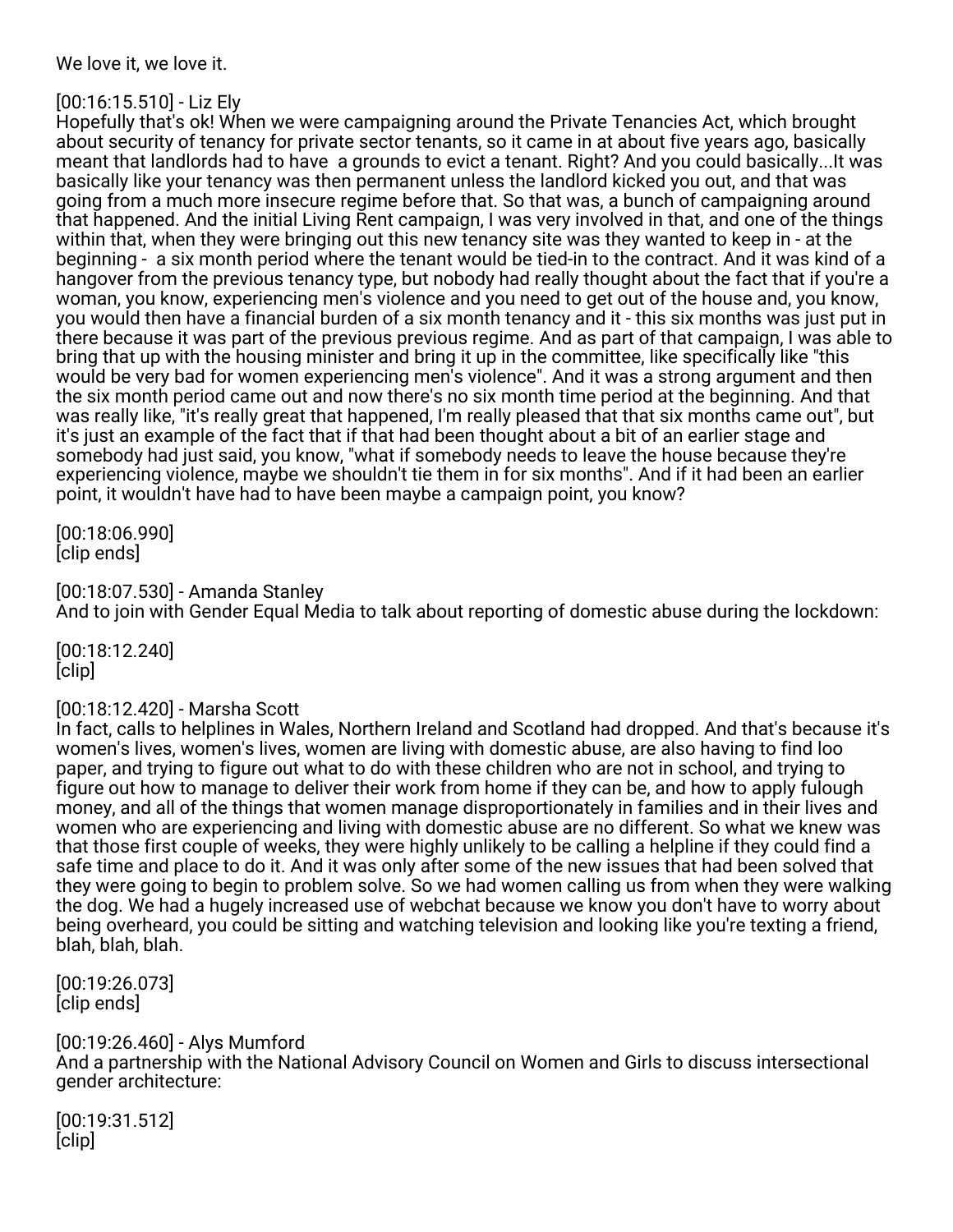## [00:19:31.620] - Ima Jackson

The way that the system creates the inequality that we're all working with and within and and against is that intersectionality in way supports us to demonstrate to the system itself what it does. And I think intersectionality sort of offers such an important understanding of how the different ways the system discriminates against you. And for, kind of, in the first time, it's all been framed around this world yes, intersectionality, but it gives a power to it, a force to it that I think generally the system had managed to disparate in that people with disability were over there, people with gender issues here, people with sexuality issues were there, people experiencing racism over there and in the system kind of creates a whole mechanism that people, in fact, often were - and I think this comes up a lot -were in a way competing against each other and the way the system discriminated against them. So to me, bringing in sort of intersectional thinking is an activist response to the system's own way of working itself around so-called equality or inequalities.

[00:19:31.620] [clip ends]

#### [00:20:46.000] - Amanda Stanley

We really hope that you've enjoyed listening to the podcast in 2020. And if you missed any of those discussions, you can catch up with old episodes by subscribing to On the Engender, searching for it on Spotify or of course, heading to Engender.scot. Alys, what do we have in store for 2021?

## [00:21:02.830] - Alys Mumford

So we're excited to bring you more feminist discussion, of course, reflection and policy analysis this year. We'll be speaking to brilliant women and women's organisations as well about the work they do in Scotland and particularly how Covid-19 is changing that.

## [00:21:16.690] - Amanda Stanley

And something that I am really looking forward to, as always, is having a whole range of people on to discuss these issues, especially like you said with Covid-19, when we started the briefing that gave a whole incredible new angle to how we're discussing these issues that women are facing in Scotland. And I'm just really looking forward to seeing how this plays out because, you know, it feels like there's a lot to talk about in 2021.

## [00:21:41.230] - Alys Mumford

Yeah, for sure. Is a busy old year Scotland - May will, probably - at the time of recording, see the Scottish Parliament elections, so happening largely online and with more women than ever eligible to vote for the first time. So that's really exciting and something we'll be covering in the podcast. We're also hoping to see some significant bits of legislation moving through Holyrood, including incorporation of CEDAW, progress on the women's health plan and tougher action on our favourite topic of all: mainstreaming. So we'll be keeping you up to date on all of that as well. So, yeah, loads to look forward to, brilliant women coming on, hopefully hearing about organisations and hopefully hearing from from you all as well. Let us know what you think of the podcast. Let us know if there's things you want us to cover. So to close us out, looking back on a year, which feels like everything has changed and yet every day sort of feels the same, we thought it would be appropriate to leave you with some of Engender's founder members talking about the setting up of the Scottish Parliament, women's solidarity and looking to Europe, on our 'You'll have had yer feminism' podcast series.

## [00:22:41.860] - Esther Breitenbach

So I think no doubt that in the 1990s idea of the parliament did bring people together. But I do think the networking was always going on - the women's committees are probably central. and also that Scotland's quite a small country.

## [00:22:57.580] - Yvonne Strachan

Yes, I agree with that, but I think what was a precursor to the parliament having captured the imagination, was that there was an anti-Thatcher unity. So if you think that, because it's small and even though there was a sense...it was a whole bunch of things going on, like and alienation almost from government that it didn't represent, so the democratic deficit, which became the reason why, you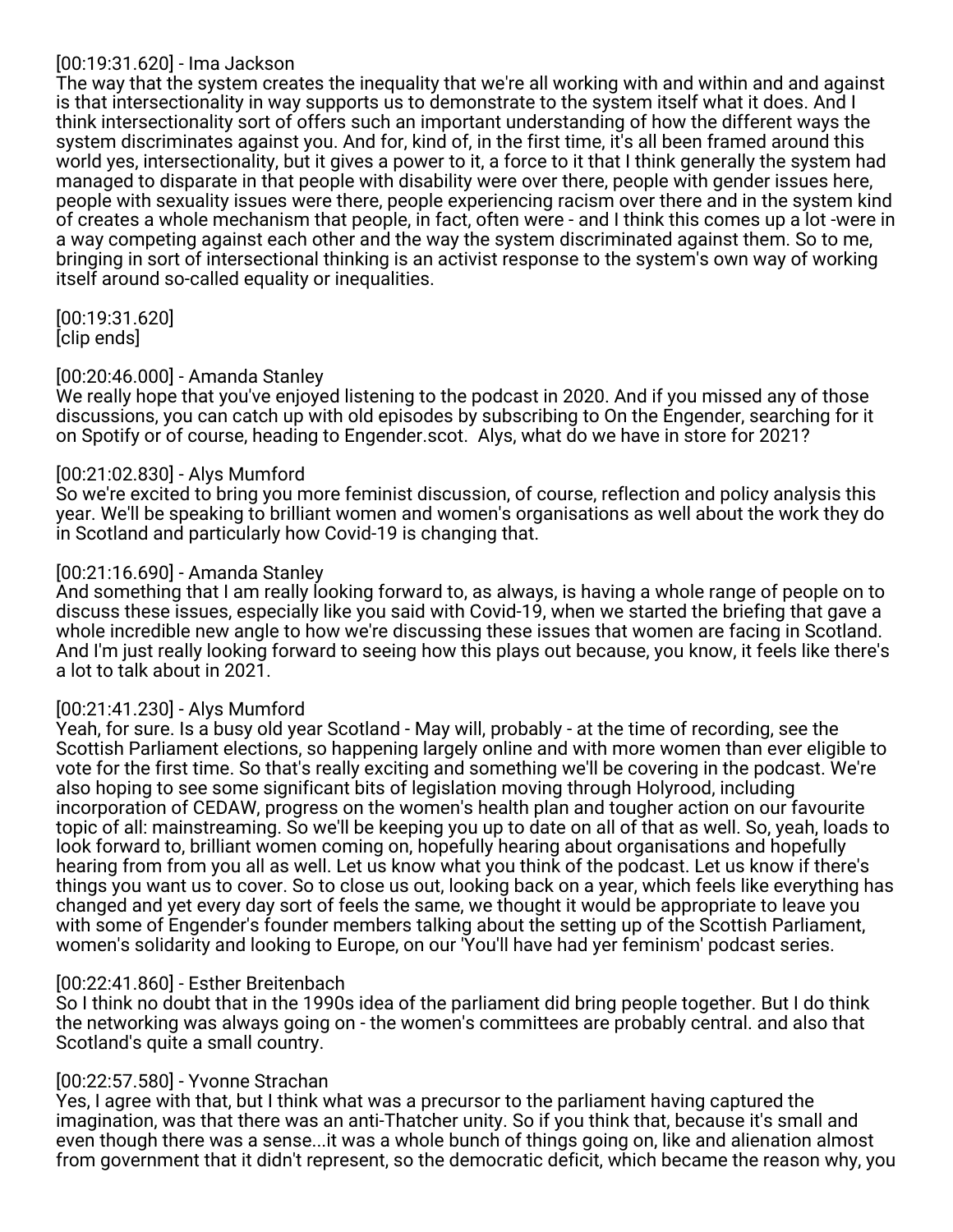know, the parliament could capture that you know, get some currency, but that was happening on everything. So if you have women's committees in local government, you had you know, there was an energy around some trade union stuff - I'm not saying it was perfect - but the STUC committee was active, the women's organisations were active, and there was a sense that there was a common enemy, if you like, or in the broader context, which was, you know, something going on politically that wasn't supporting - whether it was industrial or in social rights or whatever, you know - so and that Europe, and this is the other interesting thing, was offering solutions on things like, you know, part time work, equal pay and so on. So you were you were having, you were almost seeing an answer in legislative terms somewhere else [voices talking over each other] But you're right, because it was small, I guess I don't know if this is right. My sense is that you get caught, you get caught in the energy of there is you know, we're all in a kind of boat of disenchantment with with something that's happening and feeling frustration. And so that kind of energizes you to want to find, you know, a change. So there was a change afoot just about every level.

[00:24:39.311] [clip ends]

[00:24:39.320] - Amanda Stanley

So that's it from us. And we'll be back soon with a new episode to kick start 2021. Until then, like we said, go back and listen to all the episodes that have been released up until now - the 'you'll have had yer feminism', and also check out the recommendations that we have on Engender on the blog, we have a whole host of things that we recommended over the year.

[00:25:00.550] - Alys Mumford

Yeah, that's been one of the nice things about having guests on and recommending feminist books, podcasts, films.

[00:25:08.030] - Amanda Stanley (lot of bake off)

[00:25:10.150] - Alys Mumford Lot of bake off, some questionable food choices. Yeah, something for everyone, I think, probably in that blog. We'll link to that in the show notes as well.

[00:25:18.940] - Amanda Stanley Most definitely

[00:25:18.940] - Alys Mumford So we'll see you soon for the sort of new season of On the Engender and in the meantime, stay safe and we'll leave you with some laughs.

[00:25:27.550] [music bed] [clips]

[00:25:32.940] - Alys Mumford We have Emma Ritch Engender's Executive Director.

[00:25:35.460] - Emma Ritch Hello,

[00:25:37.440] - Alys Mumford ....sorry

[00:25:43.130] [laughter]

[00:25:43.130] - Emma Ritch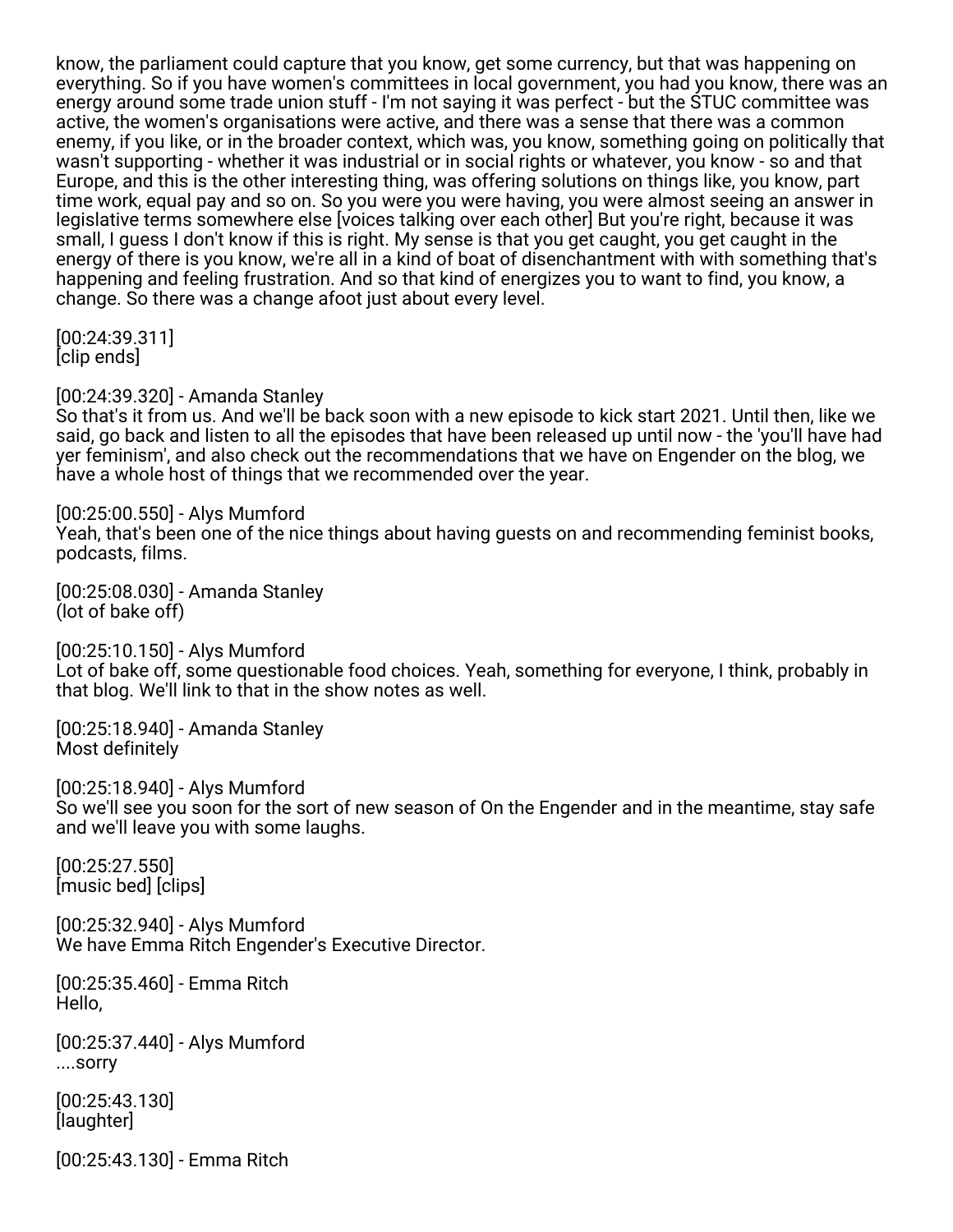How is it possible that all me 'hellos' are...?

[00:25:43.670] - Alys Mumford I left a gap Amanda! I left a gap!

[00:25:43.670] - Amanda Stanley I thought it was a really good hello

[00:25:43.670] - Emma Ritch I think Emma Trottier almost cried with laughter the first time I said hello. Starting to get a tiny complex.

[00:25:59.510] - Emma Ritch Oh yeah, that sounds like it's singing my song.

[00:26:02.280] [laughter]

[00:26:07.280] - Alys Mumford Wow, Emma, that's gonna go in the outtakes folder.

[00:26:07.340] [laughter]

[00:26:07.340] - Emma Ritch Oh I just love Marilyn Waring so much.

[00:26:07.910] - Alys Mumford Amazing, right Amanda will be getting on that.

[00:26:07.910] - Emma Ritch I'm gonna go before I embarrass myself yet further

[00:26:07.910] - Alys Mumford That could be the cold open for this episode: "I just love Marilyn Waring so much".

[00:26:13.720] - Amanda Stanley We have lost Alys.

[00:26:28.810] - Emma Ritch Oh, no, maybe the pigeon?

[00:26:30.650] - Alys Mumford Sorry, I'm just talking I was just...[laughter] I'm back I'm back, it's all done now. Apologies.

[00:26:34.760] - Emma Ritch If Alys's Twitter feed is just like a lot of pigeon...videos...of an adult nature...

[00:26:50.820] - Alys Mumford I think we all know what my recommendation is going to be at the end of the show.

[00:26:55.300] - Amanda Stanley We know why Alys loves Springwatch so much. [laughter]

[00:27:00.530] - Alys Mumford I do love Springwatch. Ok. and economic sucshess [rewind noise] .